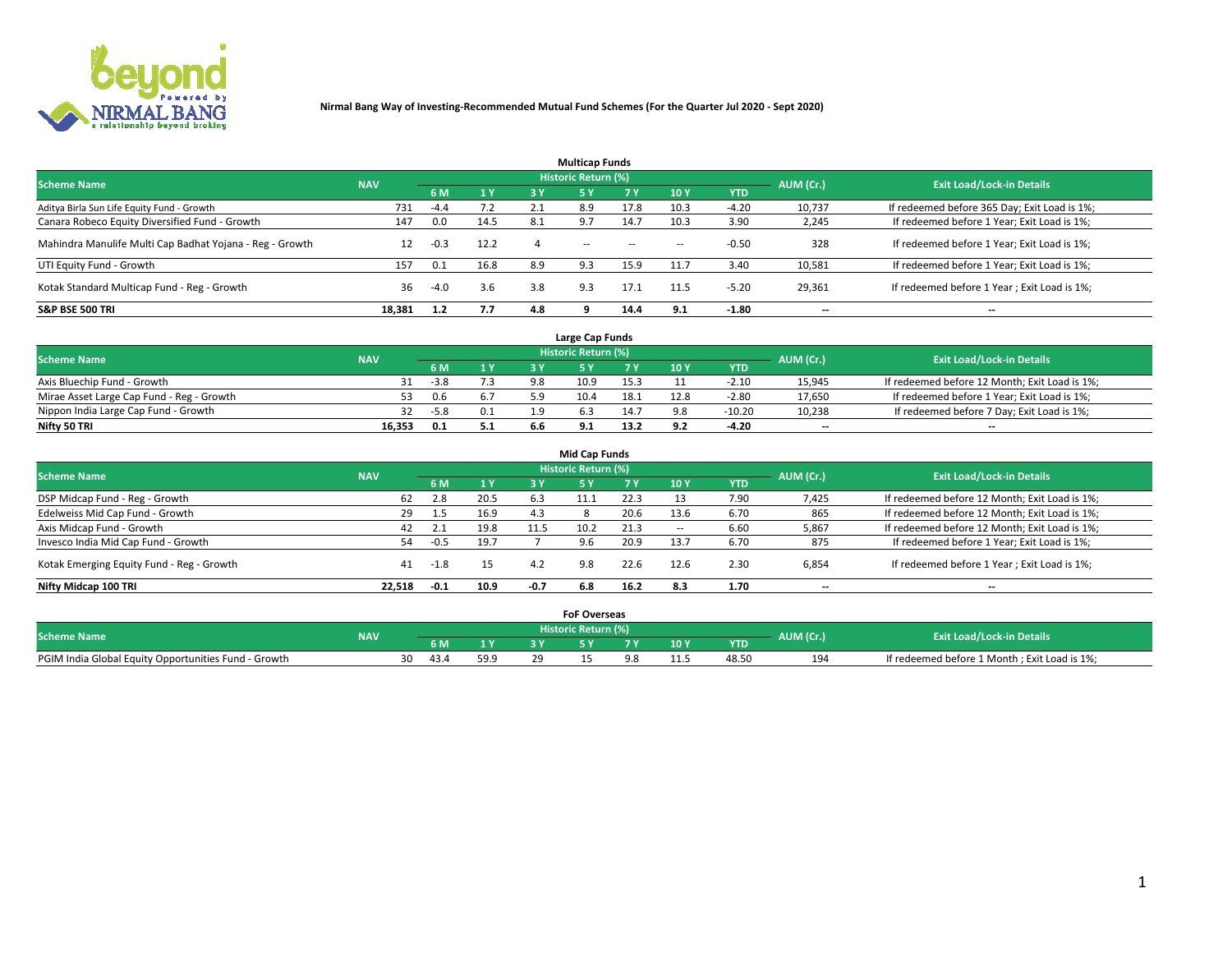

|                                                  |            |        |      |     | Large & Midcap             |      |            |         |                          |                                              |
|--------------------------------------------------|------------|--------|------|-----|----------------------------|------|------------|---------|--------------------------|----------------------------------------------|
| <b>Scheme Name</b>                               | <b>NAV</b> |        |      |     | <b>Historic Return (%)</b> |      |            |         | AUM (Cr.)                | <b>Exit Load/Lock-in Details</b>             |
|                                                  |            | 6 M    | 1Y   | 3 Y |                            | 7 V  | 10Y        | YTD     |                          |                                              |
| Mirae Asset Emerging Bluechip Fund - Growth      | 59         | 2.9    | 14.8 | 8.3 | 14.3                       | 26.1 | 18.5       | 2.80    | 10,596                   | If redeemed before 1 Year; Exit Load is 1%;  |
| Canara Robeco Emerging Equities - Growth         | 102        | $-0.3$ | 17.1 |     |                            | 24.7 | 15.9       | 5.20    | 5,543                    | If redeemed before 1 Year; Exit Load is 1%;  |
| Principal Emerging Bluechip Fund - Growth        | 111        | $-0.5$ | 15.1 | 3.7 | 10.1                       | 21.8 | 13.1       | 2.80    | 2,015                    | If redeemed before 365 Day; Exit Load is 1%; |
| Invesco India Growth Opportunities Fund - Growth | 35         | $-4.1$ | 5.7  |     | 8.9                        | 15.8 | 10.8       | $-3.70$ | 2,703                    | If redeemed before 1 Year; Exit Load is 1%;  |
| Sundaram Large and Mid Cap Fund - Reg - Growth   | 34         | $-7.0$ | 4.3  |     |                            | 16.1 | $\Omega$ . | $-6.50$ | 1,196                    | If redeemed before 365 Day; Exit Load is 1%; |
| NIFTY Large Midcap 250 TRI                       | 7.454      | 1.3    | 10.6 | 4.5 | 9.7                        | 16.6 | 10.1       | 0.50    | $\overline{\phantom{a}}$ | $- -$                                        |

|                                                     |            |        |                |     | <b>Focused Funds</b>       |      |        |            |                          |                                               |
|-----------------------------------------------------|------------|--------|----------------|-----|----------------------------|------|--------|------------|--------------------------|-----------------------------------------------|
| <b>Scheme Name</b>                                  | <b>NAV</b> |        |                |     | <b>Historic Return (%)</b> |      |        |            | AUM (Cr.)                | <b>Exit Load/Lock-in Details</b>              |
|                                                     |            | 6 M    | 1 <sub>V</sub> |     |                            |      | 10 Y   | <b>YTD</b> |                          |                                               |
| Axis Focused 25 Fund - Growth                       | 30         | $-4.2$ | 8.7            |     | 11.5                       | 16.4 | $\sim$ | $-2.40$    | 11,043                   | If redeemed before 12 Month; Exit Load is 1%; |
| ICICI Prudential Focused Equity Fund - Ret - Growth |            | 13.4   | 11.8           |     |                            |      |        | 9.00       | 755                      | If redeemed before 1 Year; Exit Load is 1%;   |
| SBI Focused Equity Fund - Growth                    | 152        | -4.5   | 11.7           |     | 10.9                       |      |        | -0.70      | 9,506                    | If redeemed before 1 Year; Exit Load is 1%;   |
| S&P BSE 500 TRI                                     | 18.381     |        | 7.7            | 4.8 |                            | 14.4 |        | $-1.80$    | $\overline{\phantom{a}}$ | $- -$                                         |

|                              |            |     |     |                     | <b>Small Cap Funds</b> |      |      |            |           |                                             |
|------------------------------|------------|-----|-----|---------------------|------------------------|------|------|------------|-----------|---------------------------------------------|
| <b>Scheme Name</b>           | <b>NAV</b> |     |     | Historic Return (%) |                        |      |      |            | AUM (Cr.) | <b>Exit Load/Lock-in Details</b>            |
|                              |            | 6 M |     |                     |                        |      | 10 Y | <b>YTD</b> |           |                                             |
| HDFC Small Cap Fund - Growth | 39         |     |     |                     | 8.8                    |      |      | 1.80       | 7,851     | If redeemed before 1 Year; Exit Load is 1%; |
| SBI Small Cap Fund - Growth  |            | ና ጸ |     | 8.9                 | 13.7                   |      | 18.1 | 11.60      | 4,270     | If redeemed before 1 Year; Exit Load is 1%; |
| Nifty Smallcap 100 TRI       | 7.279      |     | 8.8 |                     | 3.6                    | 13.6 |      | 1.60       | $- -$     | $- -$                                       |

| ELSS Schemes (Tax Saving u/s 80-C)           |            |        |      |                            |            |        |        |            |           |                                  |  |  |  |
|----------------------------------------------|------------|--------|------|----------------------------|------------|--------|--------|------------|-----------|----------------------------------|--|--|--|
| <b>Scheme Name</b>                           | <b>NAV</b> |        |      | <b>Historic Return (%)</b> |            |        |        |            | AUM (Cr.) | <b>Exit Load/Lock-in Details</b> |  |  |  |
|                                              |            | 6 M    |      |                            |            | 7 Y    | 10 Y   | <b>YTD</b> |           |                                  |  |  |  |
| Aditya Birla Sun Life Tax Relief 96 - Growth | 33         | 1.5    | 12.7 | 5.3                        |            | 17.9   | 10.8   | 1.20       | 10,383    | Nil                              |  |  |  |
| Axis Long Term Equity Fund - Growth          | 48         | $-5.0$ | 7.7  |                            | 9.1        | 19.5   | 14.9   | $-3.20$    | 21,051    | Nil                              |  |  |  |
| Canara Robeco Equity Tax Saver Fund - Growth | 72         | 0.0    | 15.9 | 8.9                        | 10         | 15.6   | 10.6   | 5.20       | 1,089     | Nil                              |  |  |  |
| Invesco India Tax Plan - Growth              | 54         | $-2.8$ | 9.7  | 6.4                        |            | 17.6   | 11.7   | 0.0        | 1,075     | Nil                              |  |  |  |
| Mirae Asset Tax Saver Fund - Reg - Growth    | 19         | 3.3    | 12   | 8.3                        | $\sim$ $-$ | $\sim$ | $\sim$ | 1.10       | 3,858     | Nil                              |  |  |  |
| S&P BSE 200 TRI                              | 5,929      | 1.0    | 7.1  | 5.6                        | 92         | 14.3   | 9.3    | $-2.50$    | --        | $- -$                            |  |  |  |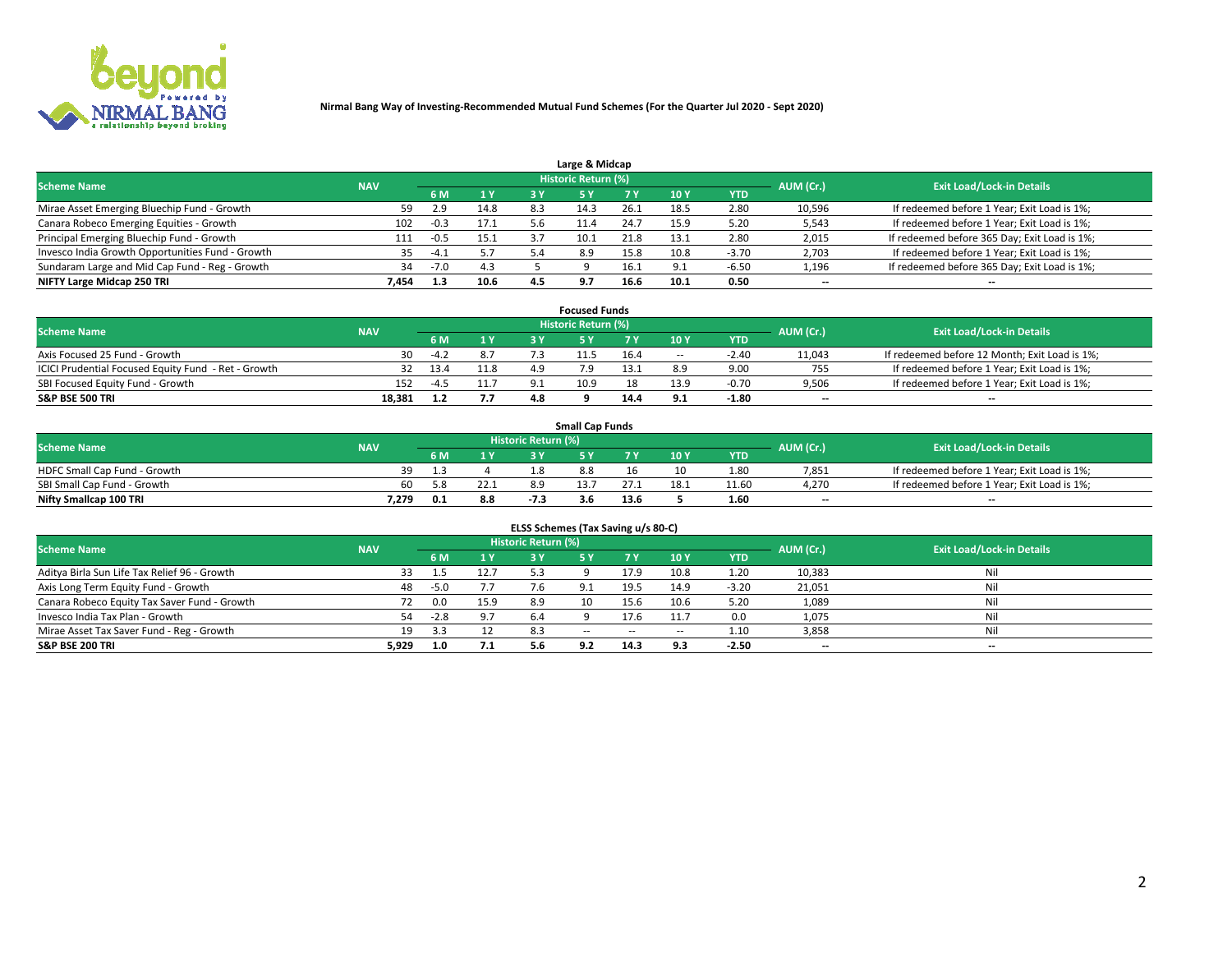

|                                                        |            |            |      |                            | <b>Solution Oriented</b> |      |                          |            |                          |                                                                     |
|--------------------------------------------------------|------------|------------|------|----------------------------|--------------------------|------|--------------------------|------------|--------------------------|---------------------------------------------------------------------|
| <b>Scheme Name</b>                                     | <b>NAV</b> |            |      | <b>Historic Return (%)</b> |                          |      |                          |            | AUM (Cr.)                | <b>Exit Load/Lock-in Details</b>                                    |
|                                                        |            | <b>6 M</b> | 1 Y  | 3 Y                        |                          |      | 10Y                      | <b>YTD</b> |                          |                                                                     |
|                                                        |            |            |      |                            |                          |      |                          |            |                          | If redeemed before 1 Year; Exit Load is 3%; If redeemed bet. 1 Year |
| <b>HDFC Childrens Gift Fund</b>                        | 128        | 2.5        | 8.4  | 5.7                        |                          | 15.2 | 12.6                     | 2.30       | 3.211                    | to 2 Year; Exit Load is 2%; If redeemed bet. 2 Year to 3 Year; Exit |
|                                                        |            |            |      |                            |                          |      |                          |            |                          | Load is 1%;                                                         |
| Tata Retirement Savings Fund - Moderate Plan - Reg     | 32         | 1.6        | 10.7 | 4.9                        | 9.5                      |      | --                       | 1.20       | 1,140                    | If redeemed before 61 Month; Exit Load is 1%;                       |
| Tata Retirement Savings Fund - Progressive Plan - Reg  | 31         | 0.2        | 9.9  |                            | 10.7                     | 16.9 | $\overline{\phantom{a}}$ | $-0.70$    | 776                      | If redeemed before 61 Month; Exit Load is 1%;                       |
| Tata Retirement Savings Fund - Reg - Conservative Plan | 22         | 3.6        |      |                            |                          | 10.2 | $\overline{\phantom{a}}$ | 5.00       | 141                      | If redeemed before 61 Month; Exit Load is 1%;                       |
| S&P BSE 200 TRI                                        | 5,929      | 1.0        | 7.1  | 5.6                        | 9.2                      | 14.3 | 9.3                      | $-2.50$    | $\overline{\phantom{a}}$ | $- -$                                                               |

|                                                    |            |        |              |                            | <b>Index Fund</b> |      |      |            |                          |                                               |
|----------------------------------------------------|------------|--------|--------------|----------------------------|-------------------|------|------|------------|--------------------------|-----------------------------------------------|
| <b>Scheme Name</b>                                 | <b>NAV</b> |        |              | <b>Historic Return (%)</b> |                   |      |      |            | AUM (Cr.)                | <b>Exit Load/Lock-in Details</b>              |
|                                                    |            |        | $\sqrt{1}$ Y | 2 V                        |                   | 7 V  | 10 Y | <b>YTD</b> |                          |                                               |
| HDFC Index Fund-NIFTY 50 Plan                      | 106        | $-0.6$ | 4.1          |                            |                   | 12.6 |      | $-4.90$    | 1,746                    | If redeemed before 3 Day; Exit Load is 0.25%; |
| ICICI Prudential Nifty Next 50 Index Fund - Growth |            |        | b.4          |                            |                   |      |      | $-1.60$    | 768                      | Nil                                           |
| UTI Nifty Index Fund - Growth                      | 76         | $-0.3$ |              |                            |                   |      |      | $-4.70$    | 2,571                    | Nil                                           |
| Nifty 50 TRI                                       | 16,353     | 0.1    | 5.1          | 6.6                        |                   | 13.2 | 9.2  | $-4.20$    | $\overline{\phantom{a}}$ | $- -$                                         |

|                                       |            |        |                        |                            | <b>Contra/Value Fund</b> |      |     |            |                          |                                             |
|---------------------------------------|------------|--------|------------------------|----------------------------|--------------------------|------|-----|------------|--------------------------|---------------------------------------------|
| <b>Scheme Name</b>                    | <b>NAV</b> |        |                        | <b>Historic Return (%)</b> |                          |      |     |            | AUM (Cr.)                | <b>Exit Load/Lock-in Details</b>            |
|                                       |            |        | $\blacktriangleleft$ Y |                            |                          | 7 V  | 10Y | <b>YTD</b> |                          |                                             |
| Invesco India Contra Fund - Growth    |            | 0.9    | 12.6                   |                            |                          | 20.2 |     | 3.10       | 4,952                    | If redeemed before 1 Year; Exit Load is 1%; |
| UTI Value Opportunities Fund - Growth | 64         | $-0.9$ | 10.7                   |                            |                          |      |     | $-0.80$    | 4,251                    | If redeemed before 1 Year; Exit Load is 1%; |
| <b>S&amp;P BSE 500 TRI</b>            | 18.381     |        |                        | 4.8                        |                          | 14.4 |     | $-1.80$    | $\overline{\phantom{a}}$ | $- -$                                       |

| Sector/Thematic                                                           |            |        |         |                     |            |            |                          |            |                          |                                               |  |  |  |
|---------------------------------------------------------------------------|------------|--------|---------|---------------------|------------|------------|--------------------------|------------|--------------------------|-----------------------------------------------|--|--|--|
| <b>Scheme Name</b>                                                        | <b>NAV</b> |        |         | Historic Return (%) |            |            |                          |            | AUM (Cr.)                | <b>Exit Load/Lock-in Details</b>              |  |  |  |
|                                                                           |            | 6 M    | 1 Y     | 3 Y                 | <b>5Y</b>  | <b>7 Y</b> | 10Y                      | <b>YTD</b> |                          |                                               |  |  |  |
| Canara Robeco Consumer Trends Fund - Reg - Growth                         | 43         | $-3.4$ | 13.6    | 7.3                 | 11.5       | 18.1       | 12.1                     | 1.00       | 390                      | If redeemed before 1 Year; Exit Load is 1%;   |  |  |  |
| Mirae Asset Great Consumer Fund - Growth                                  | 37         | $-2.2$ | 10.5    | 7.4                 | 11.5       | 16.2       | $\overline{\phantom{a}}$ | $-2.00$    | 959                      | If redeemed before 1 Year; Exit Load is 1%;   |  |  |  |
| <b>ICICI Prudential Technology Fund - Growth</b>                          | 74         | 21.9   | 24.4    | 22.2                | 12.2       | 17.7       | 16.4                     | 26.90      | 475                      | If redeemed before 15 Day; Exit Load is 1%;   |  |  |  |
| Nippon India Pharma Fund - Growth                                         | 222        | 38.4   | 60.5    | 21.3                | 8.5        | 18.2       | 15.7                     | 46.10      | 3,496                    | If redeemed before 1 Month; Exit Load is 1%;  |  |  |  |
| BNP Paribas India Consumption Fund - Reg - Growth                         | 13         | $-1.9$ | 16.4    | $\sim$ $\sim$       | $\sim$ $-$ | $- -$      | $\overline{\phantom{a}}$ | 3.90       | 531                      | If redeemed before 12 Month; Exit Load is 1%; |  |  |  |
| ICICI Prudential Banking and Financial Services Fund - Retail -<br>Growth | 53         | -20.7  | $-13.2$ | $-3.8$              | 8.1        | 17.9       | 11.5                     | $-23.50$   | 2,633                    | If redeemed before 15 Day; Exit Load is 1%;   |  |  |  |
| <b>S&amp;P BSE 500 TRI</b>                                                | 18,381     | 1.2    | 7.7     | 4.8                 |            | 14.4       | 9.1                      | $-1.80$    | $\overline{\phantom{a}}$ | --                                            |  |  |  |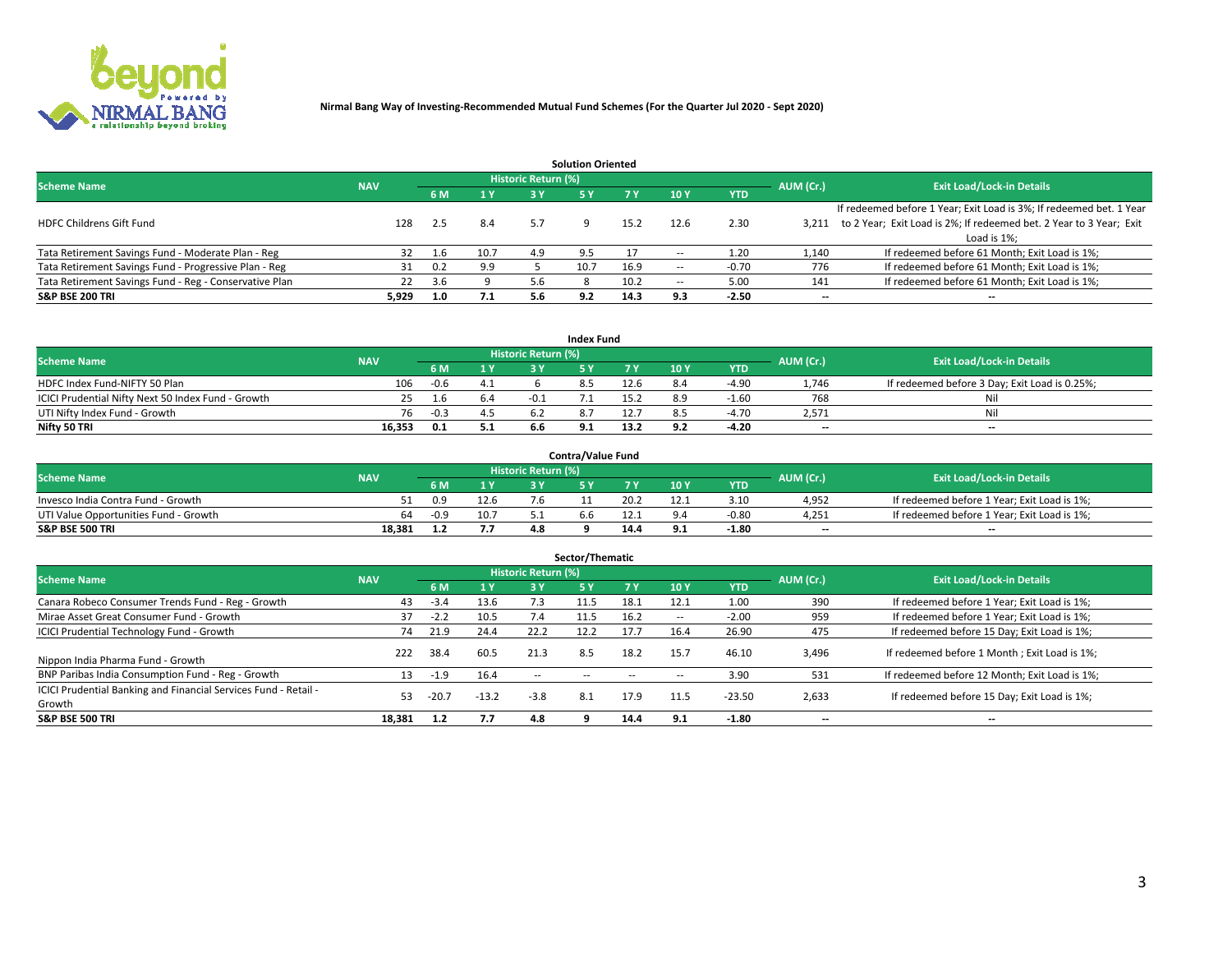

| <b>Dynamic Asset Allocation Funds</b>                   |                                                                             |        |     |     |     |        |                          |            |        |                                                 |  |  |  |  |  |
|---------------------------------------------------------|-----------------------------------------------------------------------------|--------|-----|-----|-----|--------|--------------------------|------------|--------|-------------------------------------------------|--|--|--|--|--|
|                                                         | <b>Historic Return (%)</b><br><b>Scheme Name</b><br>AUM (Cr.)<br><b>NAV</b> |        |     |     |     |        |                          |            |        |                                                 |  |  |  |  |  |
|                                                         |                                                                             | 6 M    | 1 Y |     |     |        | $-10Y$                   | <b>YTD</b> |        | <b>Exit Load/Lock-in Details</b>                |  |  |  |  |  |
| ICICI Prudential Balanced Advantage Fund - Reg - Growth | 39                                                                          | 2.5    | 8.8 | 6.6 | 8.4 | 13.3   |                          | 1.10       | 26,139 | If redeemed before 1 Year; Exit Load is 1%;     |  |  |  |  |  |
| Invesco India Dynamic Equity Fund - Growth              | 30                                                                          | $-2.0$ | 3.9 | 2.6 | b.b |        |                          | $-1.10$    | 757    | If redeemed before 3 Month; Exit Load is 0.25%; |  |  |  |  |  |
| Nippon India Balanced Advantage Fund - Growth           | 95                                                                          | 0.3    |     | 4.8 |     |        |                          | 0.70       | 2,876  | If redeemed before 12 Month; Exit Load is 1%;   |  |  |  |  |  |
| SBI Dynamic Asset Allocation Fund - Reg - Growth        | 14                                                                          | 1.9    | 2.8 |     | 6.9 | $\sim$ | $\overline{\phantom{a}}$ | $-2.20$    | 593    | If redeemed before 12 Month; Exit Load is 1%;   |  |  |  |  |  |
| NIFTY 50 Hybrid Composite Debt 65:35 Index              | 10,734                                                                      | 3.6    | 8.6 |     | 9.5 | 12.3   | 9.4                      | 1.60       | $- -$  | $- -$                                           |  |  |  |  |  |

|                                                 |            |              |      |                     | <b>Hybrid Aggressive</b> |        |                          |            |                          |                                               |
|-------------------------------------------------|------------|--------------|------|---------------------|--------------------------|--------|--------------------------|------------|--------------------------|-----------------------------------------------|
| <b>Scheme Name</b>                              | <b>NAV</b> |              |      | Historic Return (%) |                          |        |                          |            | AUM (Cr.)                | <b>Exit Load/Lock-in Details</b>              |
|                                                 |            | 6 M          | 1 Y  | RУ                  |                          |        | 10Y                      | <b>YTD</b> |                          |                                               |
| Canara Robeco Equity Hybrid Fund - Growth       | 176        | $\mathbf{A}$ | 13.4 |                     |                          | 15.6   | 11.2                     | 4.70       | 3,231                    | If redeemed before 1 Year; Exit Load is 1%;   |
| SBI Equity Hybrid Fund - Growth                 | 144        | $-2.6$       |      | 6.9                 |                          | 15.3   | 10.9                     | $-1.40$    | 31,434                   | If redeemed before 12 Month; Exit Load is 1%; |
| Mirae Asset Hybrid - Equity Fund - Reg - Growth | 16         |              | 7.6  |                     | 9.9                      | $\sim$ | $\overline{\phantom{a}}$ | -0.30      | 3,645                    | If redeemed before 1 Year; Exit Load is 1%;   |
| ICICI Prudential Equity & Debt Fund - Growth    | 134        | 0.2          | 4.3  |                     |                          | 14.5   | 11.9                     | -4.20      | 17,403                   | If redeemed before 1 Year; Exit Load is 1%;   |
| NIFTY 50 Hybrid Composite Debt 65:35 Index      | 10.734     | 3.6          | 8.6  |                     |                          | 12.3   |                          | 1.60       | $\overline{\phantom{a}}$ | $- -$                                         |

| <b>Arbitrage Fund</b>                      |            |      |     |                     |     |        |        |            |           |                                                 |  |  |  |  |
|--------------------------------------------|------------|------|-----|---------------------|-----|--------|--------|------------|-----------|-------------------------------------------------|--|--|--|--|
| <b>Scheme Name</b>                         | <b>NAV</b> |      |     | Historic Return (%) |     |        |        |            | AUM (Cr.) | <b>Exit Load/Lock-in Details</b>                |  |  |  |  |
|                                            |            | 1 M. | 3 M | <b>6M</b>           |     |        |        | <b>YTD</b> |           |                                                 |  |  |  |  |
| IDFC Arbitrage Fund - Reg - Growth         |            | 25   |     |                     | 4.4 |        |        | 4.00       | 7,596     | If redeemed before 1 Month; Exit Load is 0.25%; |  |  |  |  |
| Kotak Equity Arbitrage Fund - Reg - Growth | 28         | 2.9  |     |                     |     |        |        | 4.60       | 15,364    | If redeemed before 30 Day; Exit Load is 0.25%;  |  |  |  |  |
| Tata Arbitrage Fund - Reg - Growth         |            |      |     |                     |     | $\sim$ | $\sim$ | 5.50       | 2,125     | If redeemed before 30 Day; Exit Load is 0.25%;  |  |  |  |  |
| Nippon India Arbitrage Fund - Growth       | 20         | 2.6  |     |                     | 4.8 |        | ິດ     | 4.70       | 7.576     | If redeemed before 1 Month; Exit Load is 0.25%; |  |  |  |  |

|                                                     |            |           |     |                     | Overnight Fund |           |            |                 |                          |                                  |
|-----------------------------------------------------|------------|-----------|-----|---------------------|----------------|-----------|------------|-----------------|--------------------------|----------------------------------|
| <b>Scheme Name</b>                                  | <b>NAV</b> |           |     | Historic Return (%) |                |           | <b>YTM</b> | Avg             | AUM (Cr.)                | <b>Exit Load/Lock-in Details</b> |
|                                                     |            | <b>1W</b> | 2 W | 1 M                 | : M            | <b>1Y</b> |            | <b>Maturity</b> |                          |                                  |
| Aditya Birla Sun Life Overnight Fund - Reg - Growth | 1,091      | 2.8       | 2.9 | 2.9                 | 2.9            | 3 Q       | 3.24       | 0.00            | 6,538                    | Nil                              |
| HDFC Overnight Fund - Growth                        | 2,989      | 2.8       | 2.9 | 2.9                 | 2.9            | ıа        | 3.15       | 0.01            | 13,165                   | Nil                              |
| ICICI Prudential Overnight Fund - Reg - Growth      | 109        | 2.8       | 2.9 | 2.9                 | 2.5            | ιa        | 3.26       | 0.01            | 8,645                    | Nil                              |
| Nippon India Overnight Fund - Reg - Growth          | 108        | 2.9       | 2.9 |                     | 2.9            |           | 3.17       | 0.01            | 4,508                    | Nil                              |
| Kotak Overnight Fund - Reg - Growth                 | 1,078      | 2.8       | 2.9 | 2.9                 | 2.9            |           |            | 0.01            | 4,494                    | Nil                              |
| <b>CRISIL Liquid Fund Index</b>                     | $-$        | 3.6       |     |                     | 4.1            |           | --         | $- -$           | $\overline{\phantom{a}}$ | $- -$                            |

### **Overnight Fund**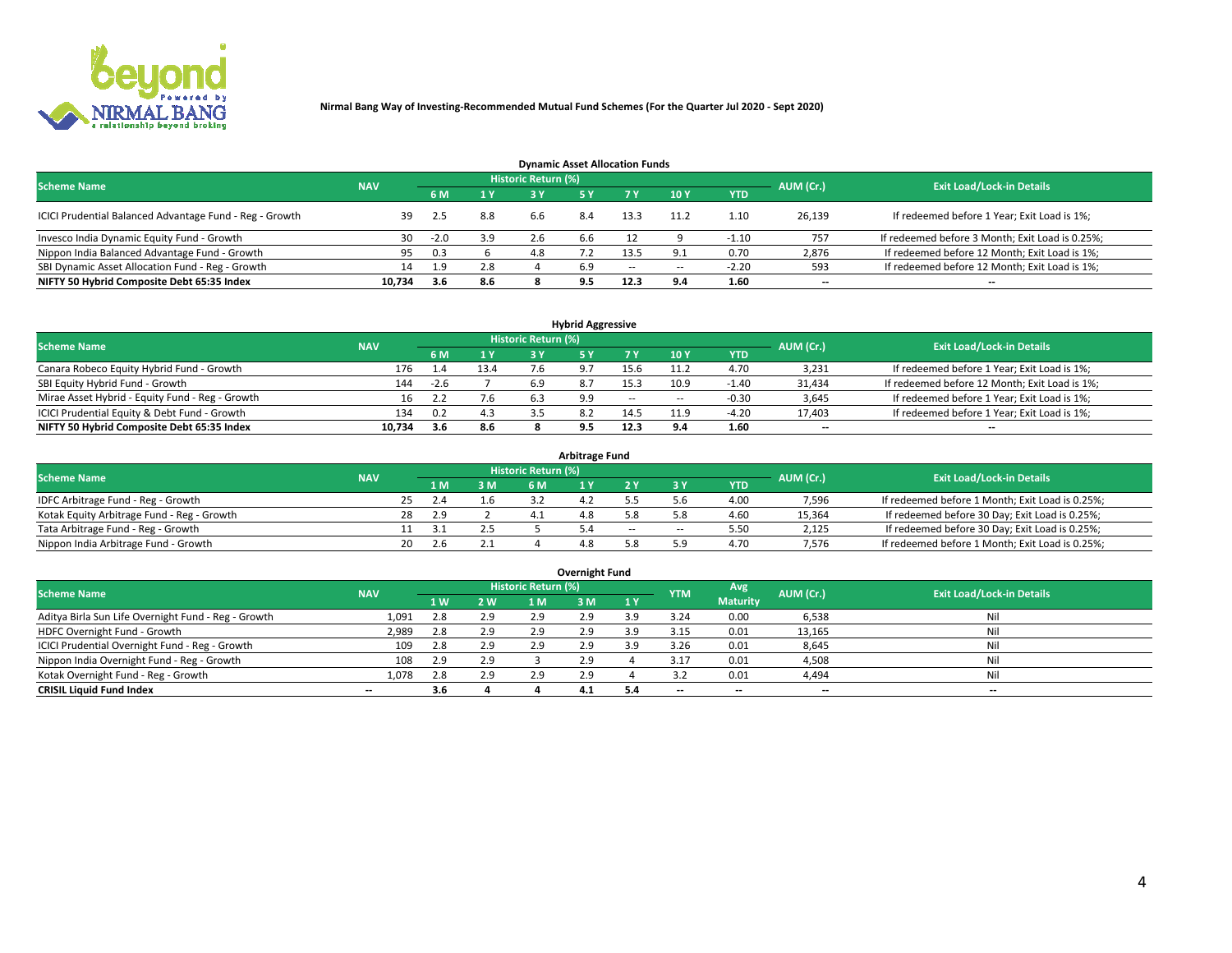

|                                                  |            |     |     |                     | <b>Liquid Funds</b> |     |            |                 |           |                                  |
|--------------------------------------------------|------------|-----|-----|---------------------|---------------------|-----|------------|-----------------|-----------|----------------------------------|
| <b>Scheme Name</b>                               | <b>NAV</b> |     |     | Historic Return (%) |                     |     | <b>YTM</b> | Avg             | AUM (Cr.) | <b>Exit Load/Lock-in Details</b> |
|                                                  |            | 4W  | 2 W | 1 M                 | M                   | 1 Y |            | <b>Maturity</b> |           |                                  |
| Aditya Birla Sun Life Liquid Fund - Reg - Growth | 323        | 2.8 | 3.3 | 3.3                 |                     |     | 3.63       | 0.10            | 38,375    | *Ref Footnote                    |
| ICICI Prudential Liquid Fund - Reg - Growth      | 298        |     | 3.2 | 3.3                 |                     |     | 3.64       | 0.10            | 54,835    | *Ref Footnote                    |
| Kotak Liquid Fund - Reg - Growth                 | 4,067      |     | 3.2 |                     |                     | 4.9 | 3.49       | 0.10            | 32,611    | *Ref Footnote                    |
| Nippon India Liquid Fund - Growth                | 4,908      |     | 3.3 |                     |                     |     | 3.51       | 0.12            | 29,334    | *Ref Footnote                    |
| Mahindra Manulife Liquid Fund - Reg - Growth     | 1,305      | 3.3 | 3.5 |                     |                     |     |            | 0.10            | 2,032     | *Ref Footnote                    |
| <b>CRISIL Liquid Fund Index</b>                  | $- -$      | 3.6 |     |                     | 4.1                 |     | --         | $- -$           | --        | $- -$                            |

| <b>Ultra Short Fund</b>                      |            |     |     |                            |  |        |                          |                 |                          |                                  |  |  |  |
|----------------------------------------------|------------|-----|-----|----------------------------|--|--------|--------------------------|-----------------|--------------------------|----------------------------------|--|--|--|
| <b>Scheme Name</b>                           | <b>NAV</b> |     |     | <b>Historic Return (%)</b> |  |        | <b>YTM</b>               | Avg             | AUM (Cr.)                | <b>Exit Load/Lock-in Details</b> |  |  |  |
|                                              |            | 1 M | 3 M | 6 M                        |  | 3 Y    |                          | <b>Maturity</b> |                          |                                  |  |  |  |
| HDFC Ultra Short Term Fund - Reg - Growth    |            | 4.2 | 6.2 |                            |  | $\sim$ |                          | 0.58            | 10,760                   | Nil                              |  |  |  |
| L&T Ultra Short Term Fund - Growth           | 34         | 2.9 | 4.Z |                            |  |        |                          | 0.45            | 2.095                    | Nil                              |  |  |  |
| <b>NIFTY Ultra Short Duration Debt Index</b> | 4,164      | 4.0 | 4.7 |                            |  |        | $\overline{\phantom{a}}$ | $- -$           | $\overline{\phantom{a}}$ | $- -$                            |  |  |  |

| <b>Money Market Fund</b>                                |            |     |     |                     |  |           |                          |                 |                          |                                  |  |  |  |  |
|---------------------------------------------------------|------------|-----|-----|---------------------|--|-----------|--------------------------|-----------------|--------------------------|----------------------------------|--|--|--|--|
| <b>Scheme Name</b>                                      | <b>NAV</b> |     |     | Historic Return (%) |  |           | <b>YTM</b>               | Avg             | AUM (Cr.)                | <b>Exit Load/Lock-in Details</b> |  |  |  |  |
|                                                         |            | 1 M | 3 M | 6 M                 |  | <b>3Y</b> |                          | <b>Maturity</b> |                          |                                  |  |  |  |  |
| Aditya Birla Sun Life Money Manager Fund - Reg - Growth | 278        | 4.4 |     |                     |  | 7.8       | 3.98                     | 0.52            | 9,611                    | Nil                              |  |  |  |  |
| HDFC Money Market Fund - Growth                         | 4.320      | 4.4 | 5.8 | 8.3                 |  |           | 4.04                     | 0.53            | 9,713                    | Nil                              |  |  |  |  |
| Tata Money Market Fund - Reg - Growth                   | 3,553      | 4.3 | 5.7 | 7.8                 |  |           | 4.07                     | 0.48            | 535                      | Nil                              |  |  |  |  |
| <b>CRISIL Liquid Fund Index</b>                         | $- -$      | 4.0 | 4.1 | 4.8                 |  | $- -$     | $\overline{\phantom{a}}$ | $- -$           | $\overline{\phantom{a}}$ | $- -$                            |  |  |  |  |

|                                       |            |       |      |                     | <b>Short Term Fund</b> |    |      |                 |           |                                  |
|---------------------------------------|------------|-------|------|---------------------|------------------------|----|------|-----------------|-----------|----------------------------------|
| <b>Scheme Name</b>                    | <b>NAV</b> |       |      | Historic Return (%) |                        |    | YTM  | Avg             | AUM (Cr.) | <b>Exit Load/Lock-in Details</b> |
|                                       |            | 1 M . | 3 M  | 6 M                 | l M                    | 2V |      | <b>Maturity</b> |           |                                  |
| HDFC Short Term Debt Fund - Growth    | 24         | -2.3  | 10.7 | 10.2                | 10.3                   |    | 5.17 |                 | 12,737    | M                                |
| Nippon India Short Term Fund - Growth | 39         | -1.5  |      | 8.h                 |                        |    |      | 2.63            | 8,291     | N                                |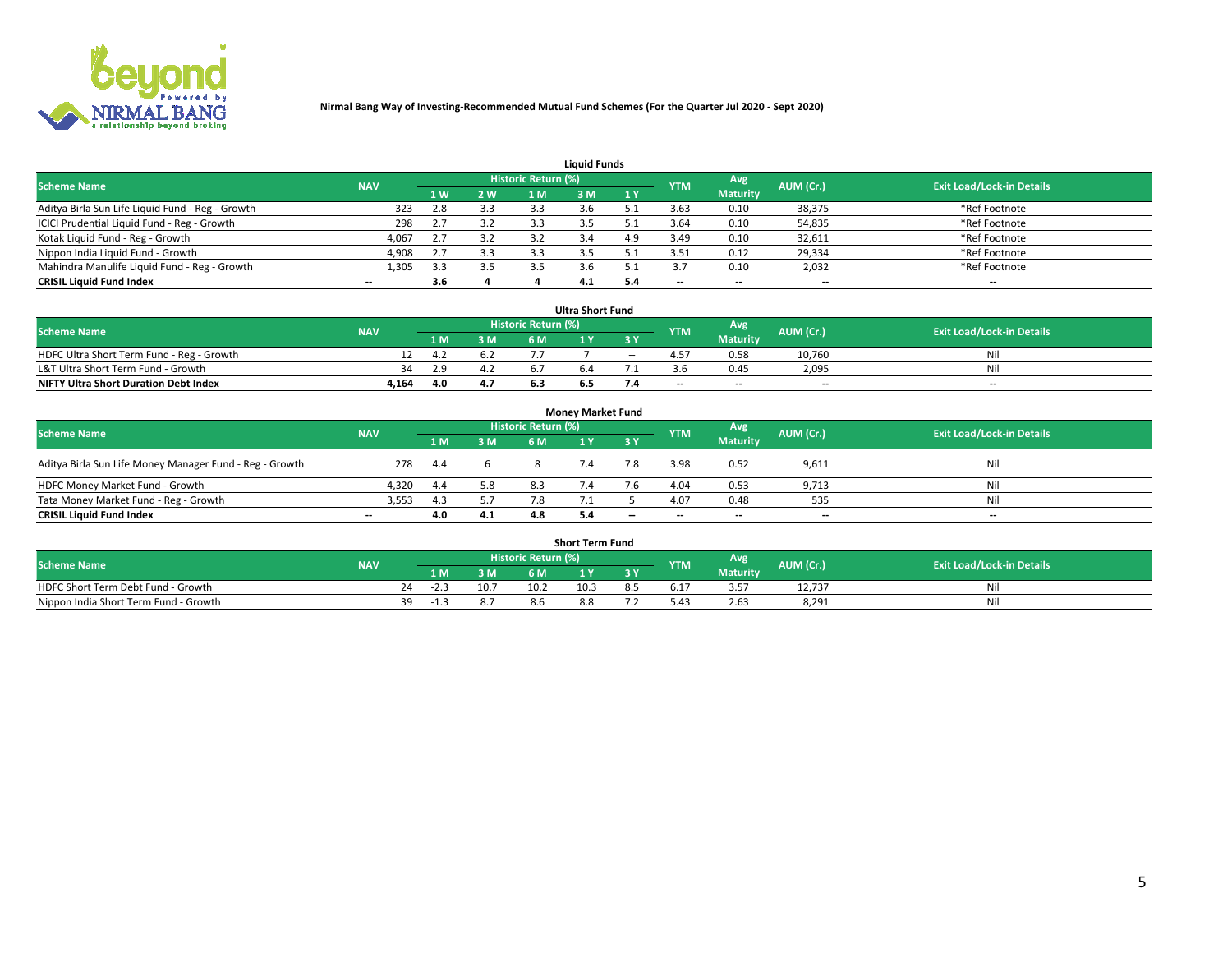

|                                           |            |     | <b>Low Duration Fund</b> |                            |     |     |            |                 |           |                                  |  |  |  |  |  |  |  |
|-------------------------------------------|------------|-----|--------------------------|----------------------------|-----|-----|------------|-----------------|-----------|----------------------------------|--|--|--|--|--|--|--|
| <b>Scheme Name</b>                        | <b>NAV</b> |     |                          | <b>Historic Return (%)</b> |     |     | <b>YTM</b> | Avg             | AUM (Cr.) | <b>Exit Load/Lock-in Details</b> |  |  |  |  |  |  |  |
|                                           |            | 1 M | 3 M                      |                            |     | 3 Y |            | <b>Maturity</b> |           |                                  |  |  |  |  |  |  |  |
| Axis Treasury Advantage Fund - Growth     | 2,339      |     | 7.9                      |                            |     |     | 4.18       | 0.95            | 6,334     | Nil                              |  |  |  |  |  |  |  |
| Canara Robeco Savings Fund - Reg - Growth |            | 2.0 | 5.6                      |                            | 6.9 |     | 3.98       | 1.02            | 1,200     | Nil                              |  |  |  |  |  |  |  |
| IDFC Low Duration Fund - Reg - Growth     | 30         | 2.6 | 4.'                      |                            |     |     | 4.01       | 1.01            | 5,326     | Nil                              |  |  |  |  |  |  |  |

| <b>Banking &amp; PSU Bond Funds</b>                 |            |    |        |     |                     |  |     |            |                 |           |                                  |  |  |  |
|-----------------------------------------------------|------------|----|--------|-----|---------------------|--|-----|------------|-----------------|-----------|----------------------------------|--|--|--|
| <b>Scheme Name</b>                                  | <b>NAV</b> |    |        |     | Historic Return (%) |  |     | <b>YTM</b> | Avg             | AUM (Cr.) | <b>Exit Load/Lock-in Details</b> |  |  |  |
|                                                     |            |    | 1 M    | 3 M | 6 M                 |  | 3 V |            | <b>Maturity</b> |           |                                  |  |  |  |
| HDFC Banking and PSU Debt Fund - Reg - Growth       |            |    | $-2.1$ |     |                     |  |     | 6.05       | 3.44            | 7,544     | Ni                               |  |  |  |
| Kotak Banking and PSU Debt Fund - Reg - Growth      |            | 49 | -6.6   |     |                     |  | 8.4 |            | 4.37            | 7,830     | Ni                               |  |  |  |
| Nippon India Banking & PSU Debt Fund - Reg - Growth |            | 16 | -4.3   |     | 10.8                |  |     | 4.98       | 3.35            | 5.425     | Ni                               |  |  |  |

| <b>Corporate Bond Funds</b>                         |            |         |      |                            |      |  |            |                 |           |                                                |  |  |  |  |
|-----------------------------------------------------|------------|---------|------|----------------------------|------|--|------------|-----------------|-----------|------------------------------------------------|--|--|--|--|
| <b>Scheme Name</b>                                  | <b>NAV</b> |         |      | <b>Historic Return (%)</b> |      |  | <b>YTM</b> | Avg             | AUM (Cr.) | <b>Exit Load/Lock-in Details</b>               |  |  |  |  |
|                                                     |            |         | 3 M  | 6 M.                       |      |  |            | <b>Maturity</b> |           |                                                |  |  |  |  |
| ICICI Prudential Corporate Bond Fund - Reg - Growth |            | -5.4    |      | 10.6                       |      |  | 5.19       | 3.82            | 17.389    | Nil                                            |  |  |  |  |
| L&T Triple Ace Bond Fund - Reg - Growth             |            | $-19.5$ | 4.4  |                            | 10.4 |  | 6.31       | 8.02            | 4,580     | If redeemed before 3 Month; Exit Load is 0.5%; |  |  |  |  |
| Kotak Corporate Bond Fund - Std - Growth            | 2.814      | 0.5     | 10.2 |                            |      |  |            | 2.11            | 5,267     | Nil                                            |  |  |  |  |

| <b>Credit Risk Fund</b>                    |            |    |        |      |                     |     |           |            |                 |           |                                                                       |  |  |  |
|--------------------------------------------|------------|----|--------|------|---------------------|-----|-----------|------------|-----------------|-----------|-----------------------------------------------------------------------|--|--|--|
| <b>Scheme Name</b>                         | <b>NAV</b> |    |        |      | Historic Return (%) |     |           | <b>YTM</b> | <b>Avg</b>      | AUM (Cr.) | <b>Exit Load/Lock-in Details</b>                                      |  |  |  |
|                                            |            |    | 1 M    | 3 M  | <b>6M</b>           |     | <b>3Y</b> |            | <b>Maturity</b> |           |                                                                       |  |  |  |
| ICICI Prudential Credit Risk Fund - Growth |            | 23 | $-0.1$ | 10.7 | 6.9                 | 9.4 |           | 8.94       | 2.93            | 6,556     | If redeemed before 1 Year; Exit Load is 1%;                           |  |  |  |
| HDFC Credit Risk Debt Fund - Reg - Growth  |            |    | $-1.0$ | 13.9 | 6.4                 | 8.7 | 6.9       | 9.81       | 3.07            | 6,258     | If redeemed before 12 Month; Exit Load is 1%; If redeemed bet. 12     |  |  |  |
|                                            |            |    |        |      |                     |     |           |            |                 |           | Month to 18 Month; Exit Load is 0.5%;                                 |  |  |  |
|                                            |            |    |        |      |                     |     |           |            |                 |           | If redeemed before 12 Month; Exit Load is 3%; If redeemed bet. 12     |  |  |  |
| SBI Credit Risk Fund - Growth              |            |    | 1.3    |      | b.b                 |     |           | 7.97       | 3.61            |           | 3,848 Month to 24 Month; Exit Load is 1.5%; If redeemed bet. 24 Month |  |  |  |
|                                            |            |    |        |      |                     |     |           |            |                 |           | to 36 Month; Exit Load is 0.75%;                                      |  |  |  |

| <b>Floater Fund</b>                      |            |  |        |      |                     |      |   |            |                 |           |                                  |
|------------------------------------------|------------|--|--------|------|---------------------|------|---|------------|-----------------|-----------|----------------------------------|
| <b>Scheme Name</b>                       | <b>NAV</b> |  |        |      | Historic Return (%) |      |   | <b>YTM</b> | Avg             | AUM (Cr.) | <b>Exit Load/Lock-in Details</b> |
|                                          |            |  | 1 M    | ЗM   | 6 M                 | .    | . |            | <b>Maturity</b> |           |                                  |
| Nippon India Floating Rate Fund - Growth |            |  | $-1.0$ | 10.1 |                     | 10.2 |   |            | 2.87            | 13,568    | NL                               |